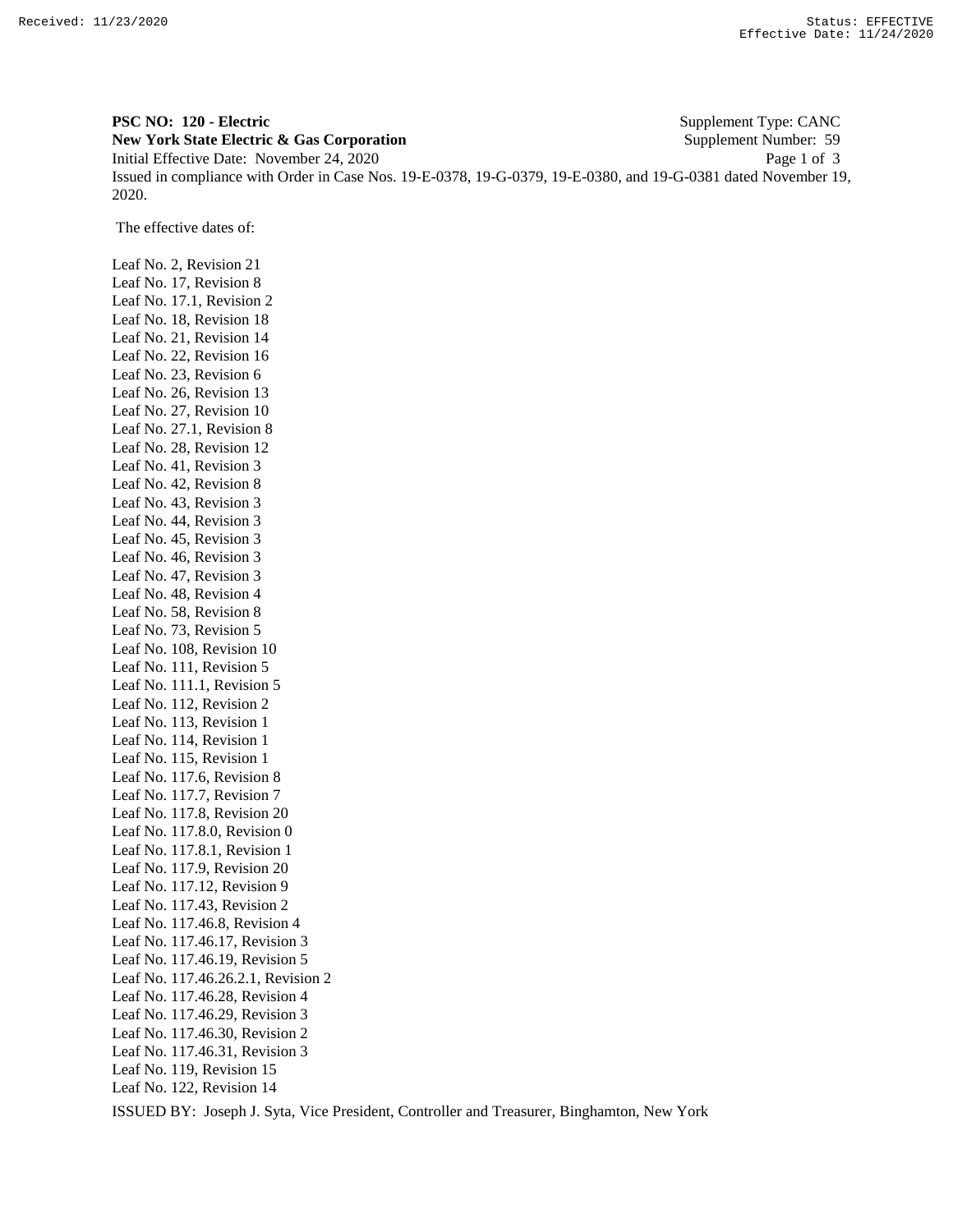**PSC NO: 120 - Electric** Supplement Type: CANC **New York State Electric & Gas Corporation** Supplement Number: 59 Initial Effective Date: November 24, 2020 Page 2 of 3 Issued in compliance with Order in Case Nos. 19-E-0378, 19-G-0379, 19-E-0380, and 19-G-0381 dated November 19, 2020.

Leaf No. 123, Revision 31 Leaf No. 124, Revision 23 Leaf No. 128, Revision 10 Leaf No. 129, Revision 18 Leaf No. 131, Revision 25 Leaf No. 131.1, Revision 7 Leaf No. 133, Revision 31 Leaf No. 134, Revision 10 Leaf No. 139, Revision 27 Leaf No. 142, Revision 16 Leaf No. 143, Revision 5 Leaf No. 147, Revision 17 Leaf No. 149, Revision 16 Leaf No. 150, Revision 16 Leaf No. 152, Revision 3 Leaf No. 154, Revision 9 Leaf No. 155, Revision 17 Leaf No. 156, Revision 17 Leaf No. 157, Revision 25 Leaf No. 158, Revision 25 Leaf No. 158.1, Revision 7 Leaf No. 161, Revision 20 Leaf No. 166, Revision 30 Leaf No. 167, Revision 27 Leaf No. 170, Revision 17 Leaf No. 173, Revision 18 Leaf No. 176, Revision 17 Leaf No. 180, Revision 3 Leaf No. 181.1, Revision 15 Leaf No. 183, Revision 6 Leaf No. 184, Revision 17 Leaf No. 185, Revision 13 Leaf No. 193.4, Revision 15 Leaf No. 194, Revision 16 Leaf No. 195, Revision 13 Leaf No. 197, Revision 30 Leaf No. 198, Revision 25 Leaf No. 198.2, Revision 11 Leaf No. 199, Revision 3 Leaf No. 200, Revision 4 Leaf No. 201, Revision 24 Leaf No. 202, Revision 16 Leaf No. 203, Revision 14 Leaf No. 207, Revision 13 Leaf No. 208, Revision 32 Leaf No. 210, Revision 18 Leaf No. 212, Revision 17 Leaf No. 213, Revision 15

ISSUED BY: Joseph J. Syta, Vice President, Controller and Treasurer, Binghamton, New York